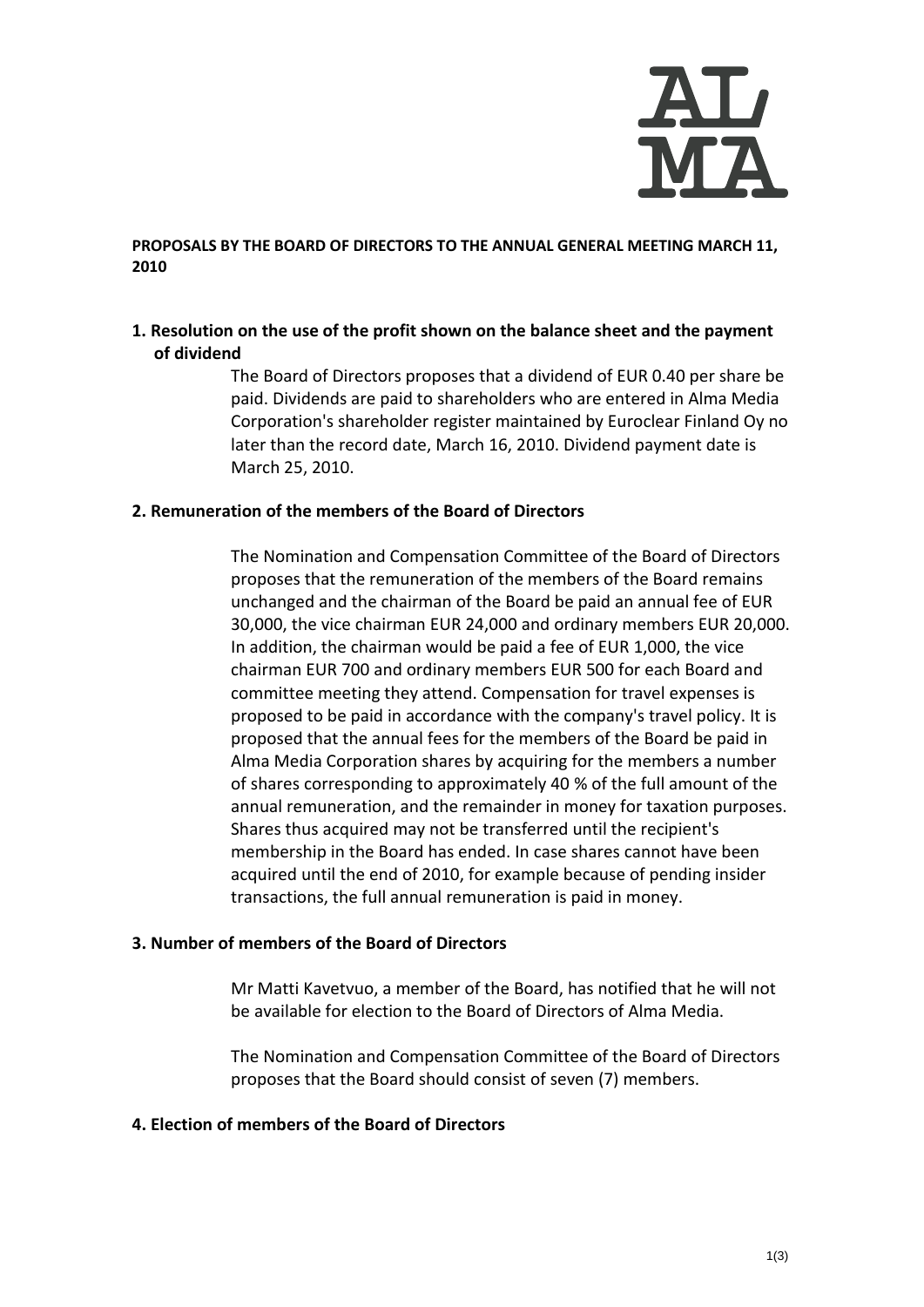

The Nomination and Compensation Committee of the Board of Directors proposes to the Annual General Meeting that the current Board members Lauri Helve, Seppo Paatelainen, Kai Seikku, Erkki Solja, Catharina Stackelberg-Hammarén, Kari Stadigh and Harri Suutari be re-elected to the Board of Directors for the term ending at the close of the following ordinary Annual General Meeting.

Shareholders representing more than half of the shares and votes in Alma Media Corporation have notified their support for the proposal presented by the Nomination and Compensation Committee.

#### **5. Resolution on the remuneration of the auditor**

In accordance with the recommendation of the Audit Committee of the Board of Directors, the Board proposes that the auditors' fees are paid as invoiced.

## **6. Election of auditor**

In accordance with the recommendation of the Audit Committee, the Board proposes that Authorised Public Accountants Ernst & Young Oy be elected as the company's auditors for the 2010 financial year.

### **7. Proposal by the Board of Directors to amend the Articles of Association**

The Board of Directors proposes that the article in the Articles of Association regarding the invitation to a general meeting of shareholders be amended due to an amendment to the Limited Liability Companies Act now in effect as follows:

Article 8 Invitation to General Meeting

General Meetings shall be announced in at least three newspapers published by the company or its subsidiary or else in writing to shareholders by registered letter not earlier than three (3) months and not later than three (3) weeks prior to the meeting date. The invitation to a General Meeting shall, however, be delivered no later than nine (9) days before the record date for the meeting.

To be entitled to attend a General Meeting, a shareholder shall notify the company of his or her attendance by the date specified by the Board of